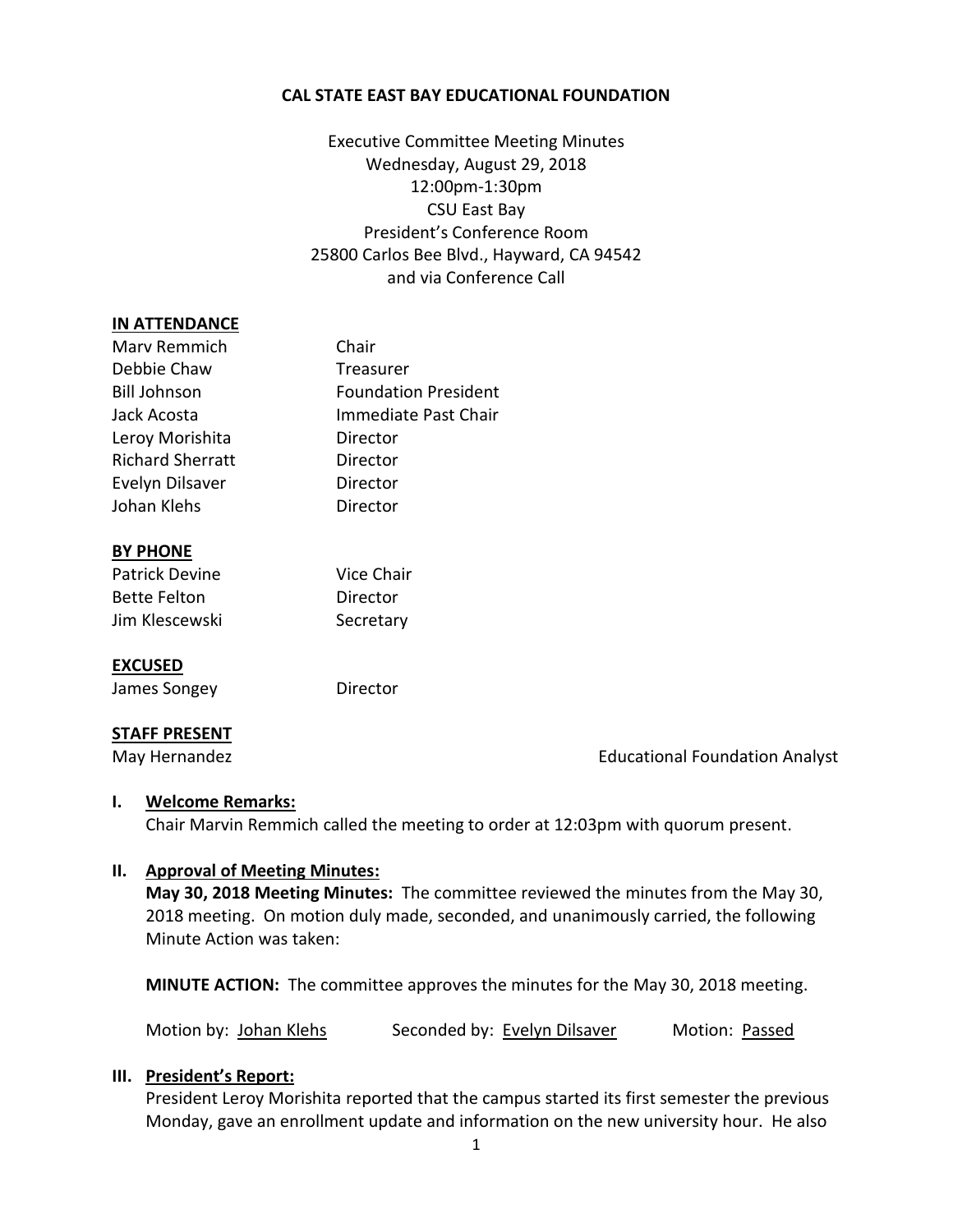announced that the new Vice President for Student Affairs started on July 1, 2018 and the new University Diversity Officer started on August 13, 2018.

# **IV. Chair's Report**

Chair Remmich welcomed Johan Klehs to the committee as the new Campaign Steering Committee Co-Chair. He gave a brief on his background and thanked him for his service to the board. The committee then discussed board outreach and ways to engage those that have not been regularly attending meetings.

## **V. University Advancement Update:**

Vice President for Advancement, Bill Johnson, gave the committee an update on the FY 18/19 business planning process University Advancement recently went through and what they hope to achieve as a division for the year. Johnson also presented the automated development pipeline report to the committee and explained the purpose of the document.

Johnson and Morishita spoke about CORE, and its intended purpose on campus. They want to arm trustees with information so they can be advocates in the community. Johnson announced that this year CSU East Bay would be participating in National Philanthropy Day for the first time on November 27th, and the committee discussed ideas around the initiative.

The committee discussed the upcoming Educational Foundation Retreat scheduled for November 16-18, 2018, and provided ideas for content for the retreat.

Vice President Johnson ended his report by presenting the 2018 Perception Study survey findings and answered questions the committee had.

## **VI. Nominating Committee Report:**

Chair Sherratt told the committee about the prospect pipeline for the board, and the strategy their committee will be employing to attract new trustees.

## **VII. Campaign Steering Committee Report:**

Co-Chair Klehs gave a report on the current fundraising totals, and campaign progress to goal, noting there is \$1.6M left to raise. He also went over the campaign totals by priority with the committee.

# **VIII. Communications & Constituent Engagement Committee:**

Vice President Johnson gave the report for Chair Felton, and stated the university magazine will be coming up soon, and will feature themes relating to campaign priorities.

# **IX. Finance & Investment Committee:**

Chair Dilsaver reported on the investment summary as of June 30, 2018 and that we are on target with asset allocation. We are currently doing better than our indexes as well. Vice President Debbie Chaw went over the final actuals budget for FY 17/18, noting we did well this year, and though the FY 18/19 budget is conservative, we are hoping to better at year-end than we are forecasting.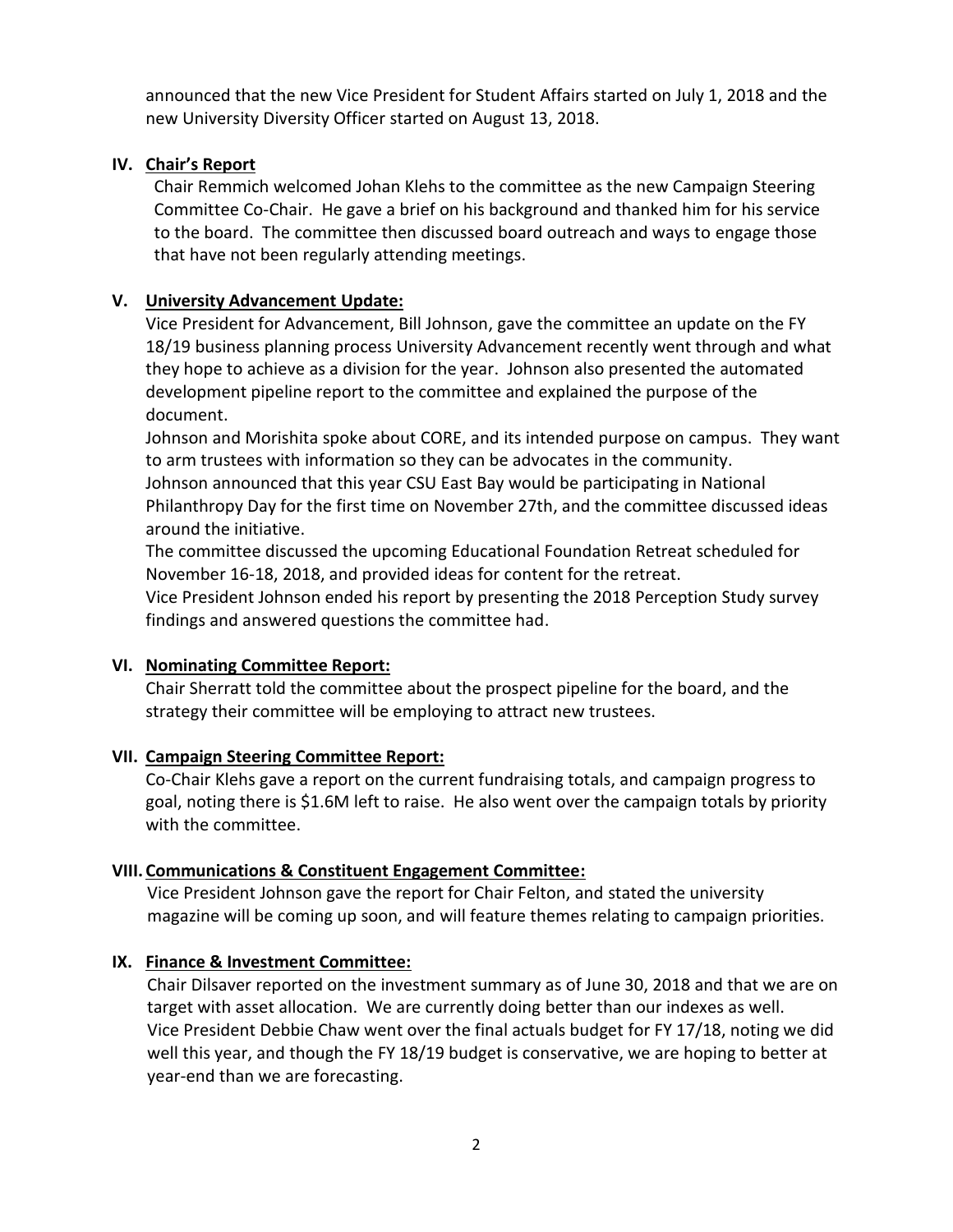## **X. Other Business:**

Chair Remmich encouraged anyone that has not turned in their Related Parties Questionnaire and Board Commitment forms for FY 18/19 to please turn them in right away as it is a CSU and state requirement.

Chaw noted that the current Educational Foundation audit is being completed, and the Audit Committee will meet September 10<sup>th</sup> to discuss the findings.

Chair Remmich completed by announcing the upcoming events, and encouraged attendance at the upcoming Distinguished Alumni Gala as a past board member will be honored at the event.

## **ADJOURNMENT**

There being no further business to discuss, Chair Remmich adjourned the meeting at 1:29 p.m.

Dated: August 29, 2018

[\\_\\_\\_\\_\\_\\_\\_\\_\\_\\_\\_\\_\\_\\_\\_\\_\\_\\_\\_\\_\\_\\_\\_\\_\\_\\_\\_\\_\\_\\_\\_\\_](https://csueastbay.na2.echosign.com/verifier?tx=CBJCHBCAABAA-c24R0kxjdvNEwDQrFQjHfNaFzfepIaQ) Jim Klescewski (Feb 19, 2019) Jim Klescewski

James Klescewski, Secretary

Recorded by May Hernandez, Educational Foundation Analyst, University Advancement